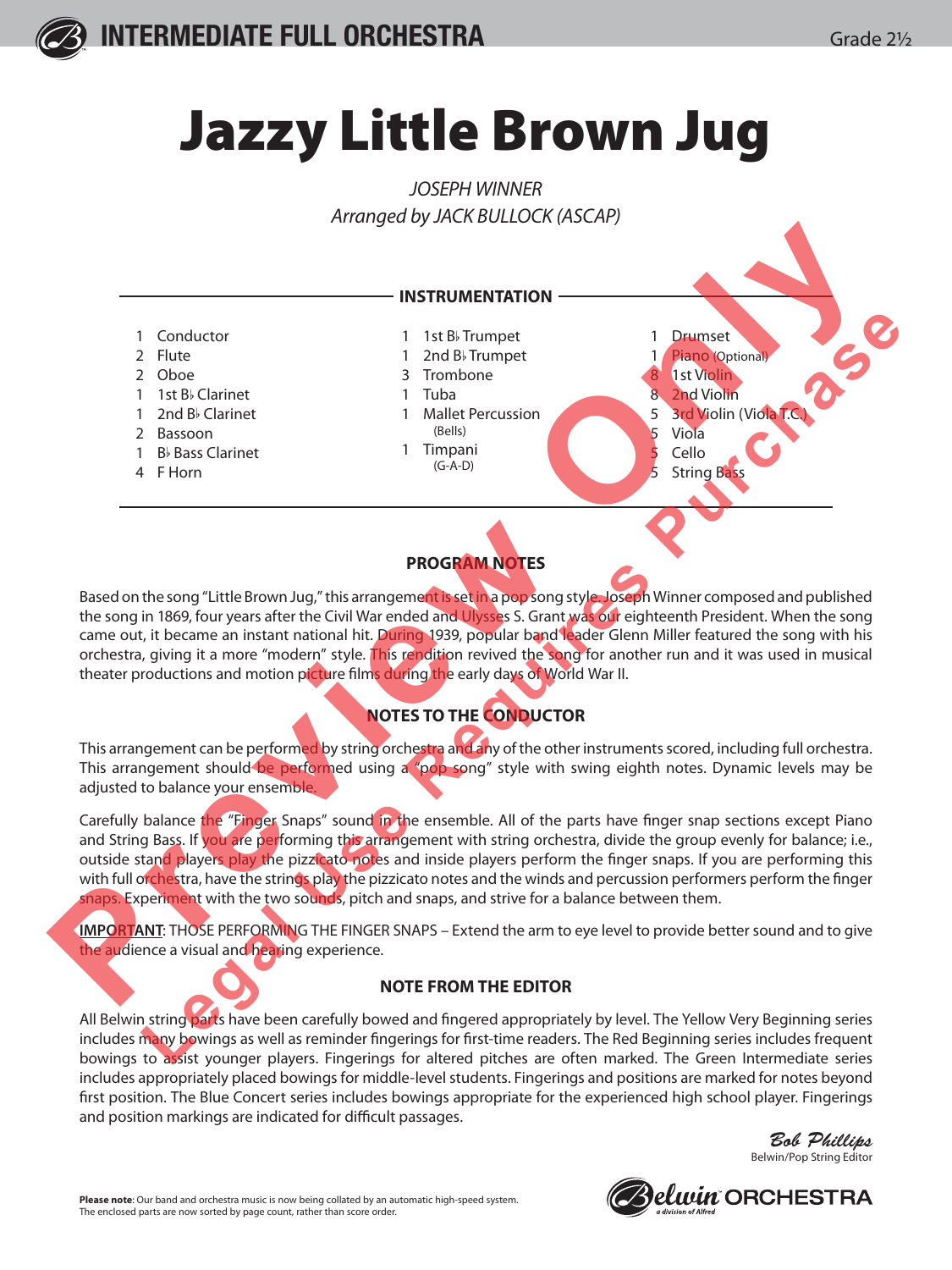<sup>2</sup> **Jazzy Little Brown Jug** CONDUCTOR SCORE Joseph Winner Duration - 2:15 *Arranged by Jack Bullock (ASCAP)* **Moderate**  $(1 = 112)$  **Swing Eighth Notes** *Finger snaps* # 4 # Œ Œ Œ Œ Œ Œ Œ Œ Œ Œ Œ Œ Œ Œ **Flutes**  $\bm{\phi}$ 4 ¿ ¿ *Finger snaps* ¿ ¿ ¿ ¿ ¿ ¿ )<br>又 ¿ ¿ ¿ ¿ ¿ # 4 # Œ Œ Œ Œ Œ Œ Œ Œ Œ Œ Œ Œ Œ **Oboe**  $\bm{\Phi}$ 4 Œ  $\overrightarrow{x}$   $\overrightarrow{x}$ <br>Finger snaps ¿ ¿ ¿ ¿ ¿ ¿ ¿ ¿ ¿ ¿ ¿ ¿ # # # 4 # Œ Œ Œ Œ Œ Œ Œ Œ Œ Œ Œ Œ Œ Œ **Preview**  $\frac{2^{n+1} \cdot 2^{n+2}}{2^{n+1} \cdot 2^{n+2}}$ **<br>
<b>Preview Only**  $\frac{2^{n+1} \cdot 2^{n+2}}{2^{n+1} \cdot 2^{n+2}}$ **<br>
<b>Preview Only**  $\frac{2^{n+1} \cdot 2^{n+2}}{2^{n+1} \cdot 2^{n+2}}$ <br> **Preview Only**  $\frac{2^{n+1} \cdot 2^{n+2}}{2^{n+1} \cdot 2^{n+2}}$ <br> **Preview Only \**  $\Phi$ 4 **I**  $\overrightarrow{x}$   $\overrightarrow{x}$ <br>Finger snaps ¿ ¿ ¿ ¿ ¿ ¿ ¿ ¿ ¿ ¿ ¿ ¿ **B**b **Clarinets** # # # 4 # Œ Œ Œ Œ Œ Œ Œ Œ Œ Œ Œ Œ Œ Œ **II**  $\Phi$ 4  $\overrightarrow{x}$   $\overrightarrow{y}$ <br>*Finger snaps* ¿ ¿ ¿ ¿ ¿ ¿ ¿ ¿ ¿ ¿ ¿ ¿ # # # 4 # Œ Œ Œ Œ Œ Œ Œ Œ Œ Œ Œ Œ Œ Œ **Legal Use Requires PurchaseB**b **Bass Clarinet**  $\Phi$ 4 ¿ ¿ *Finger snaps* ¿ ¿ ¿ ¿ ¿ ¿ ¿ ¿ ¿ ¿ ¿ ×<br>× <u>.</u> # 4 Œ Œ Œ Œ Œ Œ Œ Œ Œ Œ Œ Œ Œ # **Bassoon** 4 Œ  $\overrightarrow{x}$   $\overrightarrow{y}$ <br>Finger snaps ¿ ¿ ¿ ¿ ¿ ¿ ×<br>× ¿ ¿ ¿ ¿ ¿ # # 4 # Œ Œ Œ Œ Œ Œ Œ Œ Œ Œ Œ Œ Œ Œ **F Horn**  $\bm{\phi}$ 4  $\overrightarrow{x}$   $\overrightarrow{y}$ <br>*Finger snaps* ¿ ¿ ¿ ¿ ¿ ¿ ¿ ¿ ¿ ¿ ¿ ¿ # # # 4 # Œ Œ Œ Œ Œ Œ Œ Œ Œ Œ Œ Œ Œ Œ **I**  $\bm{\phi}$ 4 ¿ ¿ ¿ ¿ ¿ ¿ ¿ ¿ ¿ ¿ ¿ ¿ ¿ ¿ **B**b **Trumpets** # # # 4 # Œ Œ Œ Œ Œ Œ Œ Œ Œ Œ Œ Œ Œ Œ **II**  $\bm{\phi}$ 4  $\overrightarrow{x}$   $\overrightarrow{y}$ <br>Finger snaps ¿ ¿ ¿ ¿ ¿ ¿ ¿ ¿ ¿ ¿ ¿ ¿ <u>.</u> # 4 Œ Œ Œ Œ Œ Œ Œ Œ Œ Œ Œ Œ Œ # **Trombone** Œ 4  $\overrightarrow{x}$   $\overrightarrow{y}$ <br>*Finger snaps* ¿ ¿ ¿ ¿ ¿ ¿ ¿ ¿ ¿ ¿ ¿ ¿ <u>.</u> # 4 Œ Œ Œ Œ Œ Œ Œ Œ Œ Œ Œ Œ Œ **Tuba** # 4 Œ  $\overrightarrow{x}$   $\overrightarrow{y}$ <br>*Finger snaps* ¿ ¿ ¿ ×<br>× ¿ ¿ ¿ ¿ ¿ ¿ ¿ ¿ # 4 # Œ Œ Œ Œ Œ Œ Œ Œ Œ Œ Œ Œ Œ Œ **Mallet Percussion** &  $rac{4}{4}$ (Bells)  $\frac{1}{2}$  **f**  $\frac{1}{2}$  **f**  $\frac{1}{2}$  **f**  $\frac{1}{2}$  **f**  $\frac{1}{2}$  **f**  $\frac{1}{2}$  **f**  $\frac{1}{2}$  **f**  $\frac{1}{2}$  **f**  $\frac{1}{2}$  **f**  $\frac{1}{2}$  **f**  $\frac{1}{2}$  **f**  $\frac{1}{2}$  **f**  $\frac{1}{2}$  **f**  $\frac{1}{2}$  **f**  $\frac{1}{2}$  **f**  $\frac{1}{2}$  )<br>X ¿ ¿ ¿ ₹<br>∠ ¿ ¿ ¿ ¿ ¿ ¿ ¿  $9:1$ 4 **Timpani** Œ Œ Œ Œ Œ Œ Œ Œ Œ Œ Œ Œ Œ # Œ 4 **(G-A-D)** ¿ ¿ *Finger snaps* ¿ ¿ ¿ ¿ ¿ ¿ ¿ ¿ ¿ ¿ ¿ ¿ 4 Œ Œ Œ Œ Œ Œ Œ Œ Œ Œ Œ Œ Œ **Drumset**  $\bf{H}$  $rac{4}{4}$ ⊀ ¿ ¿ ¿ ¿ ¿ ¿ ¿ ¿ ¿ ¿ ¿ ¿ ¿ ¿ **(Strings)** # 4 ∑  $\frac{1}{\sqrt{1-\frac{1}{2}}}$ <sup>∑</sup> <sup>œ</sup> <sup>Œ</sup> <sup>œ</sup> <sup>Œ</sup> ————<br><del>∈ ? / ?</del> ∑ <sup>∑</sup> <sup>œ</sup> <sup>Œ</sup> œ# <sup>Œ</sup> <sup>∑</sup> <sup>œ</sup> Œ Ó #  $\Phi$ 4  $\mathcal{P} \rightarrow \mathbb{P}$  $^{\oplus}$  equal contact  $^{\oplus}$  $\overline{a}$  $\overline{e}$ **Piano** 4 F **(optional)** # ∑ —<br>∈ ∉ # ∉ # ≥<br><del>⊆ </del> ∑ ∑ ∑ ∑ ∑ —<br><del>— ∑ ∭ </del><br><del>? { ∦ </del> } —<br><del>∘ ∤ −</del> <u>. .</u> #  $\frac{4}{4}$  $\overline{\mathfrak{p}}$  ,  $\overline{\mathfrak{p}}$  $e$   $\uparrow$   $e$  $\overline{\phantom{a}}$  ,  $\overline{\phantom{a}}$  $^{\oplus}$  equal control.  $\overrightarrow{e}$ **Moderate (J=112)** Swing Eighth Notes **pizz.** Hi 3 # *div.*  $\frac{1}{x}$ E Œ  $\frac{1}{2}$  $\rightarrow$  $\frac{1}{\sqrt{2}}$  $\frac{1}{x}$  $\frac{1}{\sqrt{2}}$ Œ  $\frac{1}{\sqrt{2}}$ 4 # **I**  $\bm{\bm{\phi}}$ 4 œ# œN <sup>œ</sup> <sup>œ</sup> <sup>Œ</sup> ¿ <sup>Œ</sup> ¿ œ# œ œ Œ ¿ Œ ¿  $\frac{1}{2}$   $\frac{1}{2}$   $\frac{1}{2}$   $\frac{1}{2}$ œ <br>K \_<br>K Œ ¿ Œ ¿ Œ ¿ Œ ¿  $\lambda$  $mf$ Œ Œ **Violins** *Finger snaps* Hi 3 4 **pizz.** *div.* #  $\frac{1}{x}$  $\frac{1}{\sqrt{2}}$ Œ  $\frac{1}{\sqrt{2}}$  $^{\prime}$  $\frac{1}{\phi}$  $\frac{1}{x}$  $\frac{1}{\sqrt{2}}$ Œ  $\begin{array}{c} \hline \end{array}$ # **II**  $\Phi$ 4 œ# œN <sup>œ</sup> <sup>œ</sup> <sup>Œ</sup> ¿ <sup>Œ</sup> ¿ œ# œ œ Œ ¿ Œ ¿  $\begin{array}{c} \bullet \ \hline \bullet \end{array}$ œ  $\overline{\mathbf{r}^{\bullet}}$ Œ ¿ Œ ¿ Œ ¿ Œ ¿  $\zeta$  $mf$ Œ *Finger snaps*  $Hi$  3 4 **pizz.** *div.* Œ Œ  $\frac{1}{\sqrt{2}}$ Lo 1 Œ  $\frac{1}{\sqrt{2}}$  $^{\frac{2}{1}}$  $\frac{2}{\sqrt{2}}$ Œ Œ  $\frac{1}{\sqrt{2}}$ Œ  $\frac{\lambda}{\lambda}$ # **Viola** B #  $\frac{4}{4}$ œ œ#  $\begin{pmatrix} 1 & 1 \\ 0 & 1 \end{pmatrix}$ œ# **← ←** œ **(Violin III)** ▅<del>▏⋌</del>⋕<del>┙</del><br>▓▕▕░  $\frac{1}{2}$ œ <del>▔▔</del><br>▔▔<del>゙</del>゙゙゙゙゙゙゙゙゙゚  $\overline{\mathbf{r}^{\bullet}}$ ▅<del>▏⋌</del>⋕⋹▏⋌<br>▓▕▕▕▓  $\overline{\mathbf{r} \times \mathbf{r}}$ œ œ  $m f$   $\zeta$ Œ *Finger snaps* x4  $\frac{1}{2}$  $\Delta_{7(p)}$ 4 **pizz.** *div.* œ Œ œ Œ  $\begin{array}{c} \begin{array}{c} \hline \hline \hline \hline \end{array} \end{array}$  $\rightarrow$   $\rightarrow$   $\rightarrow$  $\begin{array}{c|c|c|c|c} \hline \star & \star & \star \\ \hline \end{array}$  $\frac{1}{2}$ œŒÓ œN <sup>œ</sup> <sup>œ</sup> <sup>Œ</sup> ¿ <sup>Œ</sup> ¿ ? # # **Cello** 4 <u>देर रे</u>र् Œ ¿ Œ ¿ <u>१ ४ ४</u> ४<br>४ ४ ४ <u>रे रे र</u>ू<br>व <u>रू रे ठ</u>ू <u>४ ४ ४</u> ४<br>४ ४ ४  $m f$  $1/2$ *Finger snaps* **pizz.**  $\overrightarrow{e}$ -1 -1  $9 \rightarrow$  $\longrightarrow \frac{\sharp^1}{\sharp^2}$  $\neg$  $e$   $\leftrightarrow$   $\leftrightarrow$ <u>.</u> # 4  $e$   $e$   $e$   $e$  $e \leftrightarrow e$  $\overline{\phantom{a}}$   $\overline{\phantom{a}}$   $\overline{\phantom{a}}$ # **String Bass** 4 4 5 2 3 6 7 1  $m f$  $\begin{pmatrix} \mathbf{u}_1 \\ \mathbf{v}_2 \end{pmatrix}$ © 2010 BELWIN MILLS PUBLISHING CORP. (ASCAP), Purchase a full-length<br>!performance recording a division of ALFRED PUBLISHING CO., INC. All Rights Reserved including Public Performance

alfred.com/downloads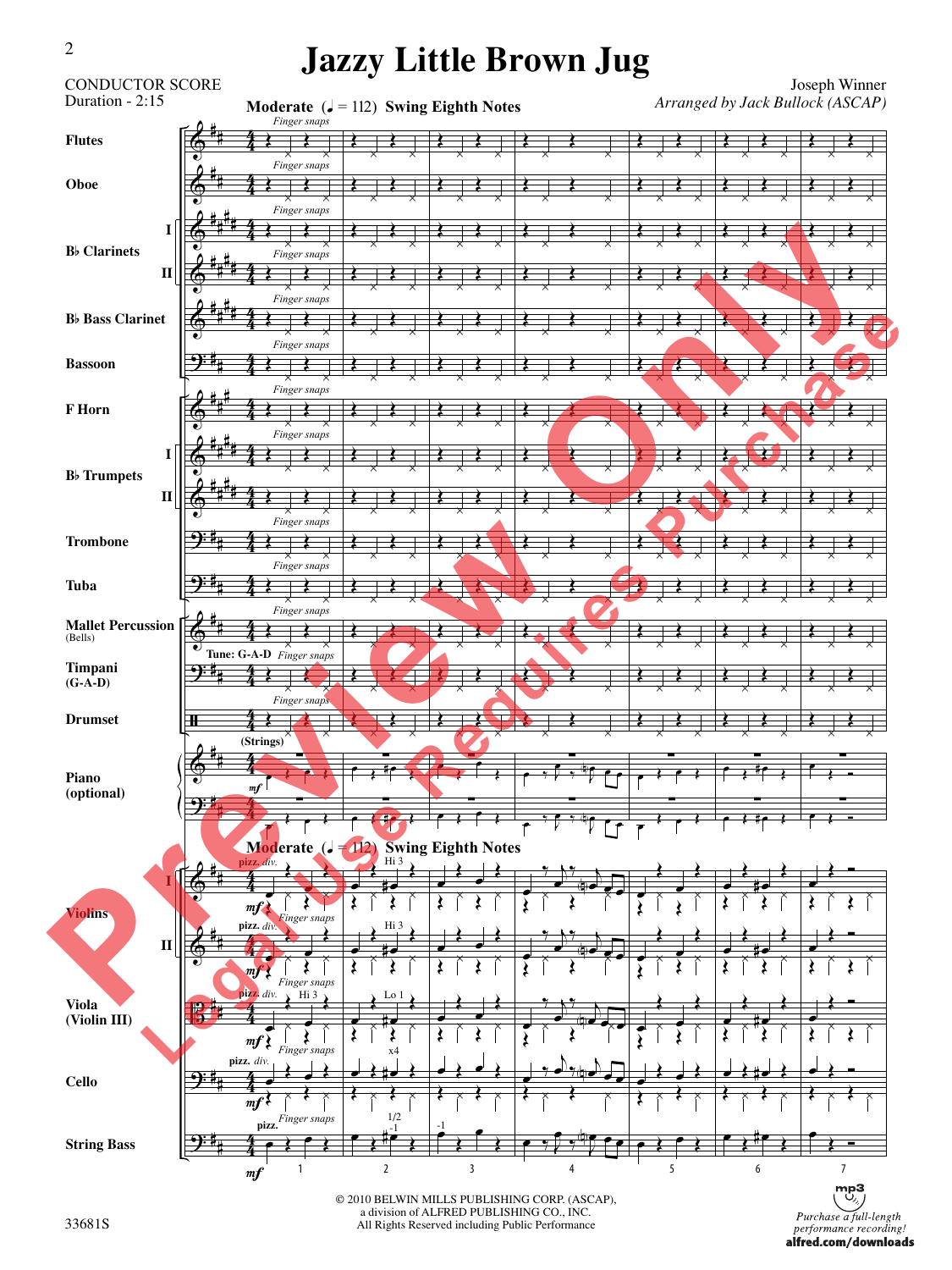

 $\overline{3}$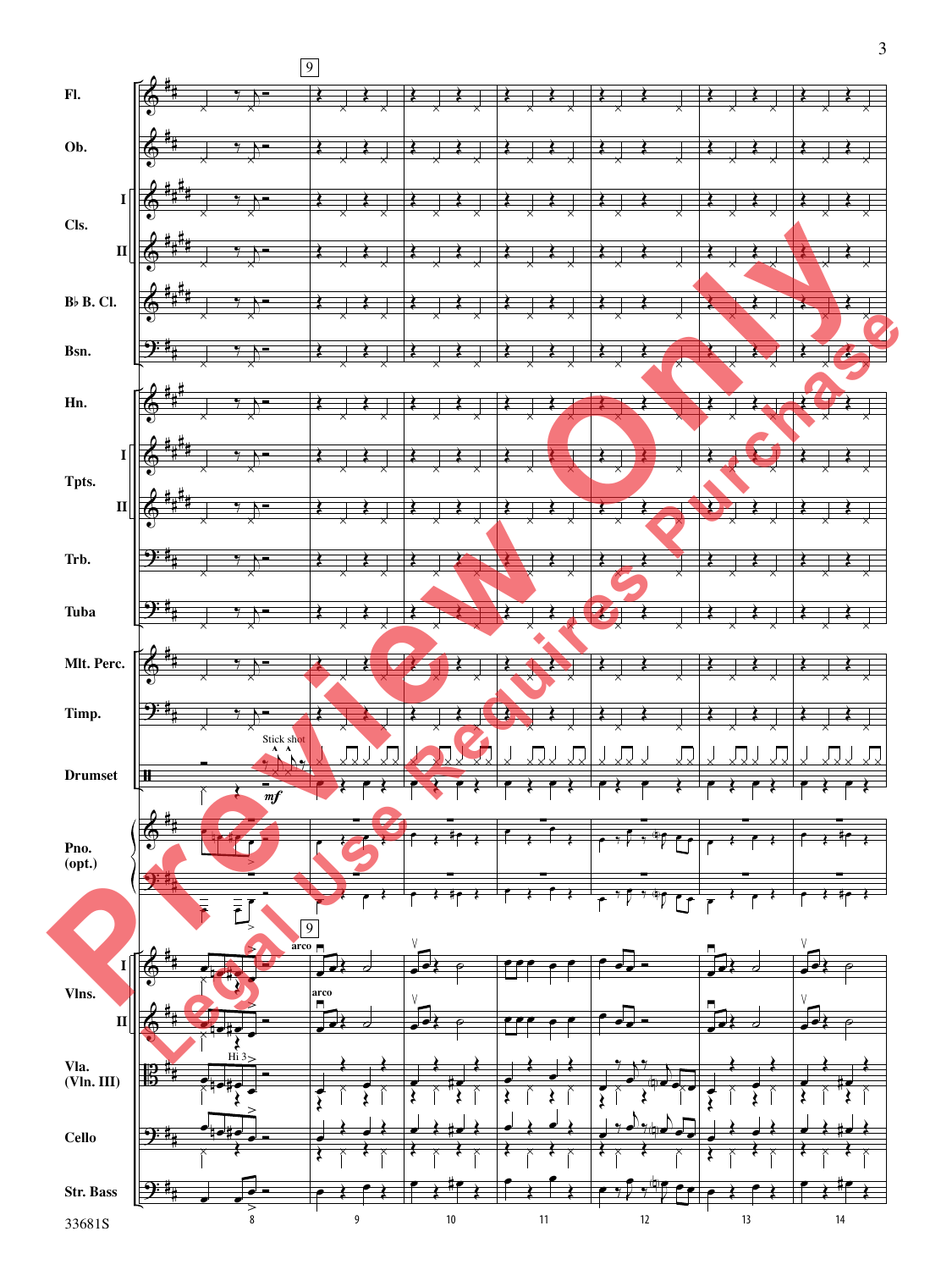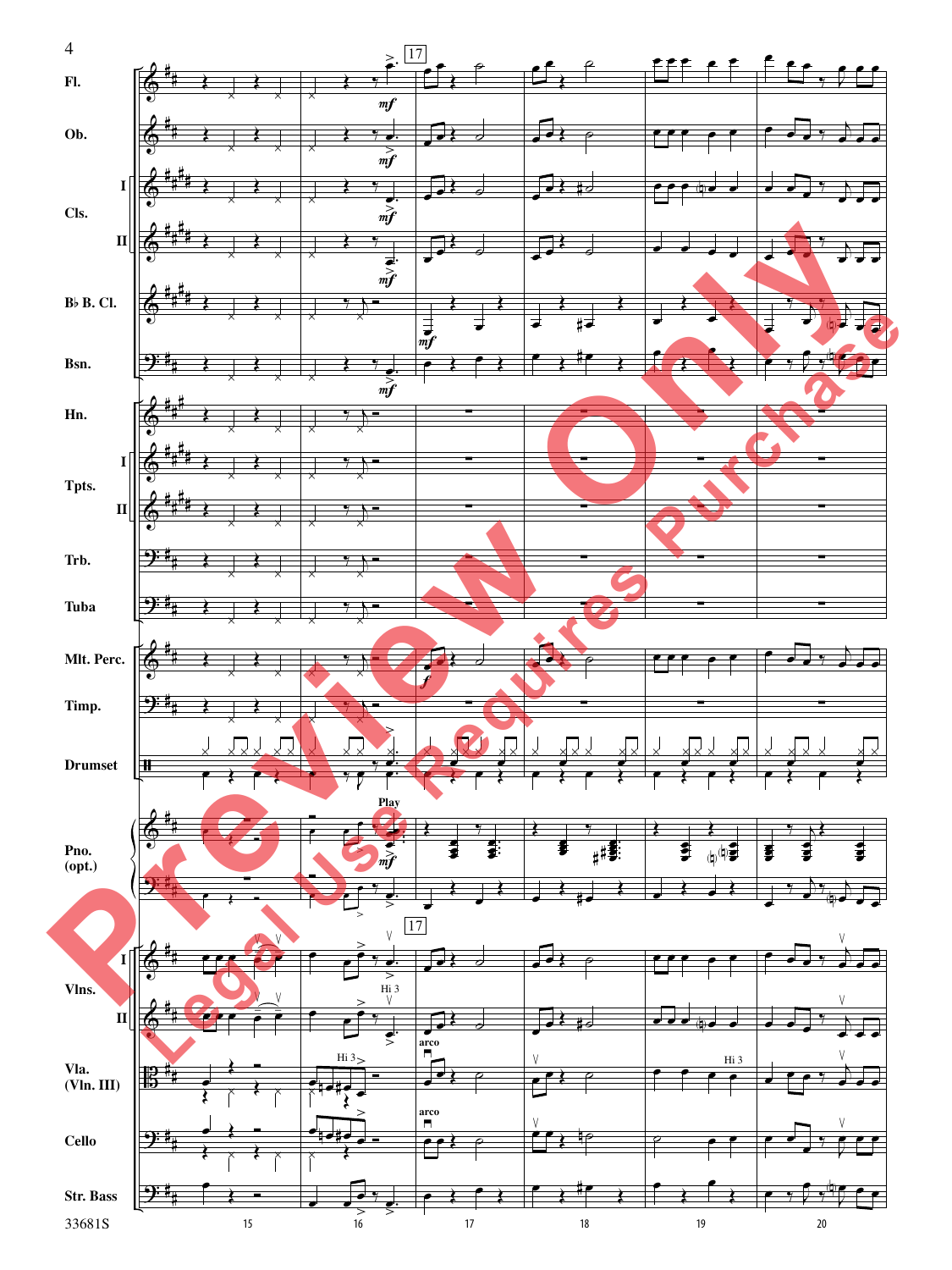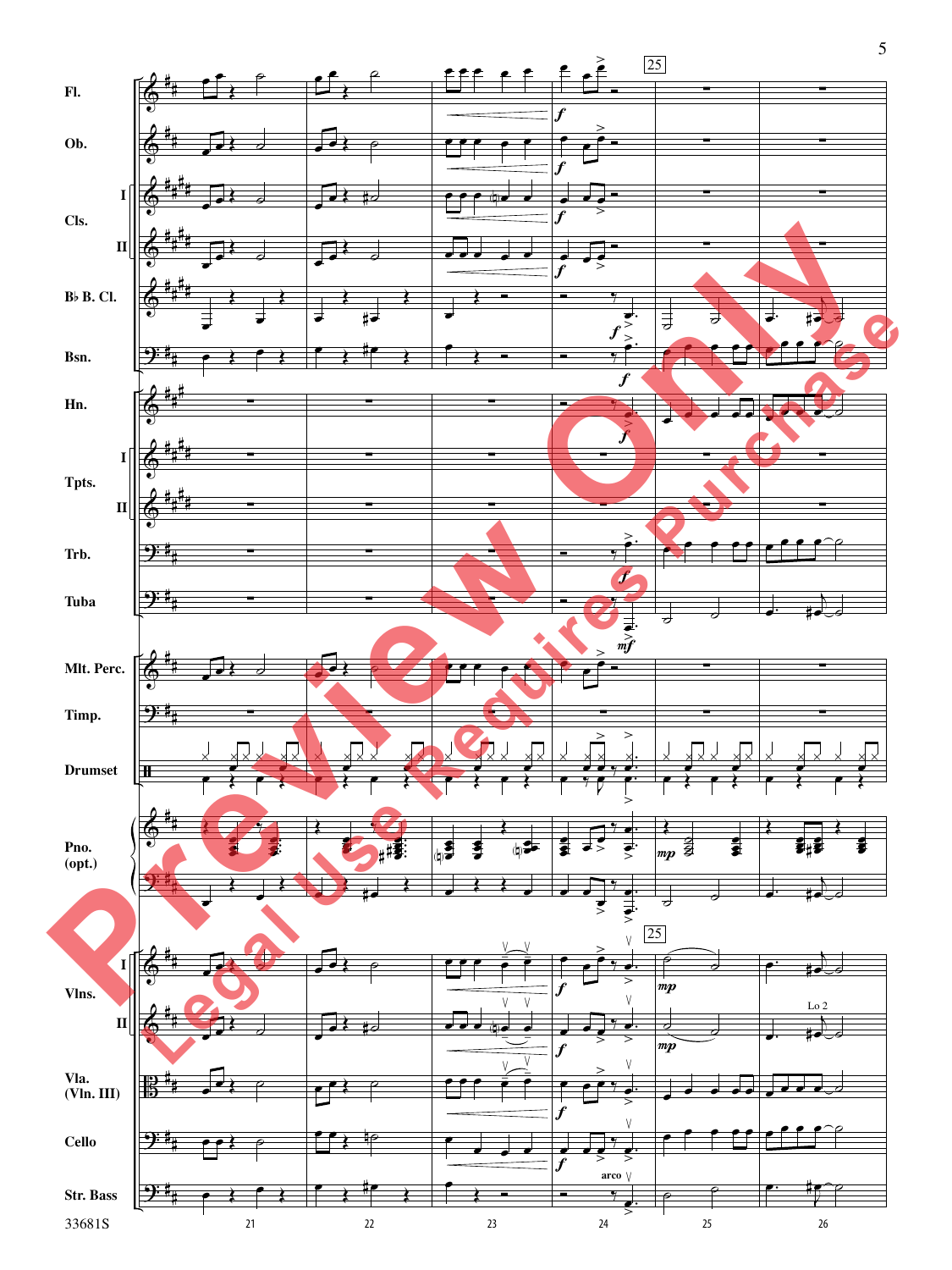

6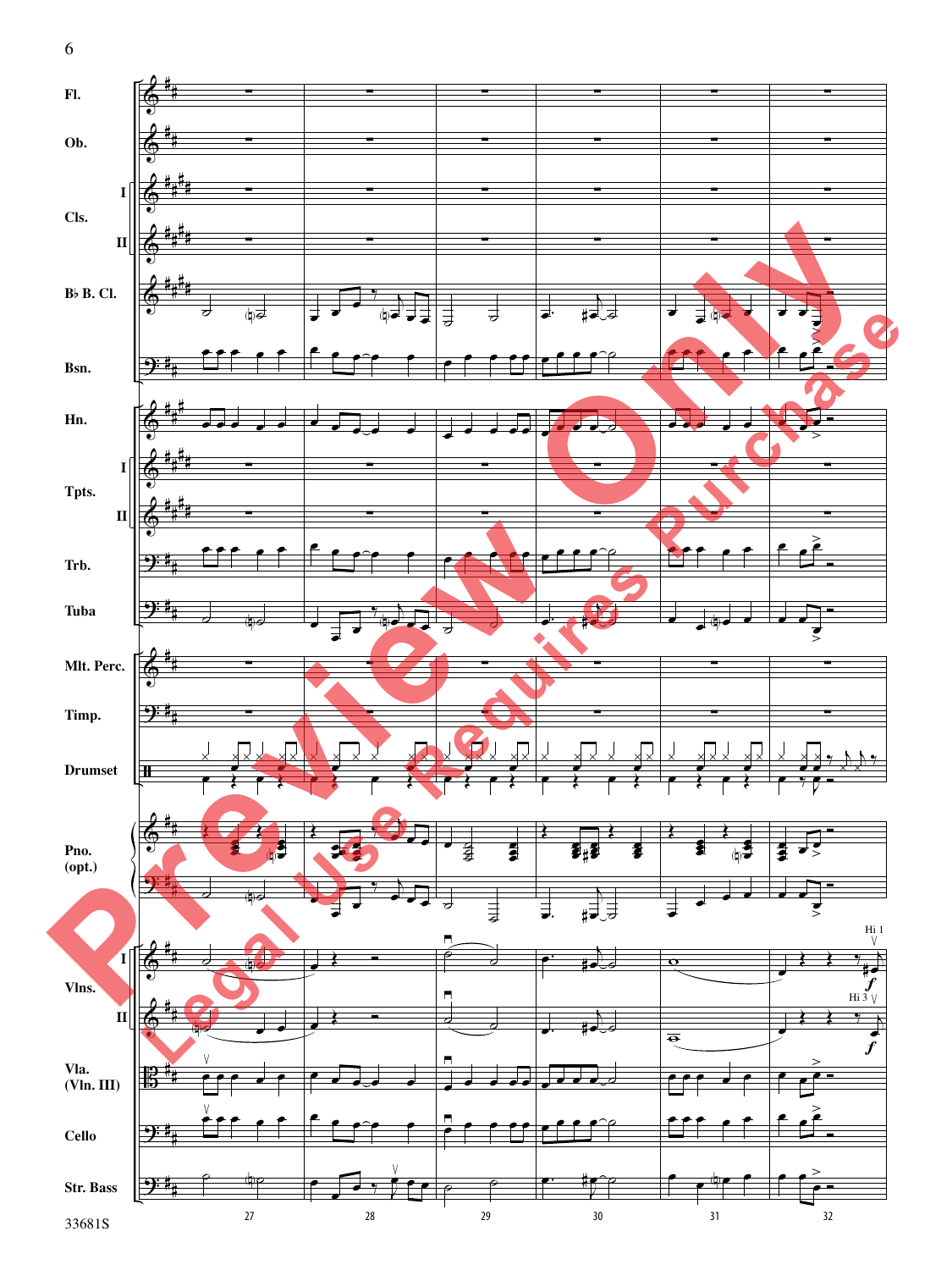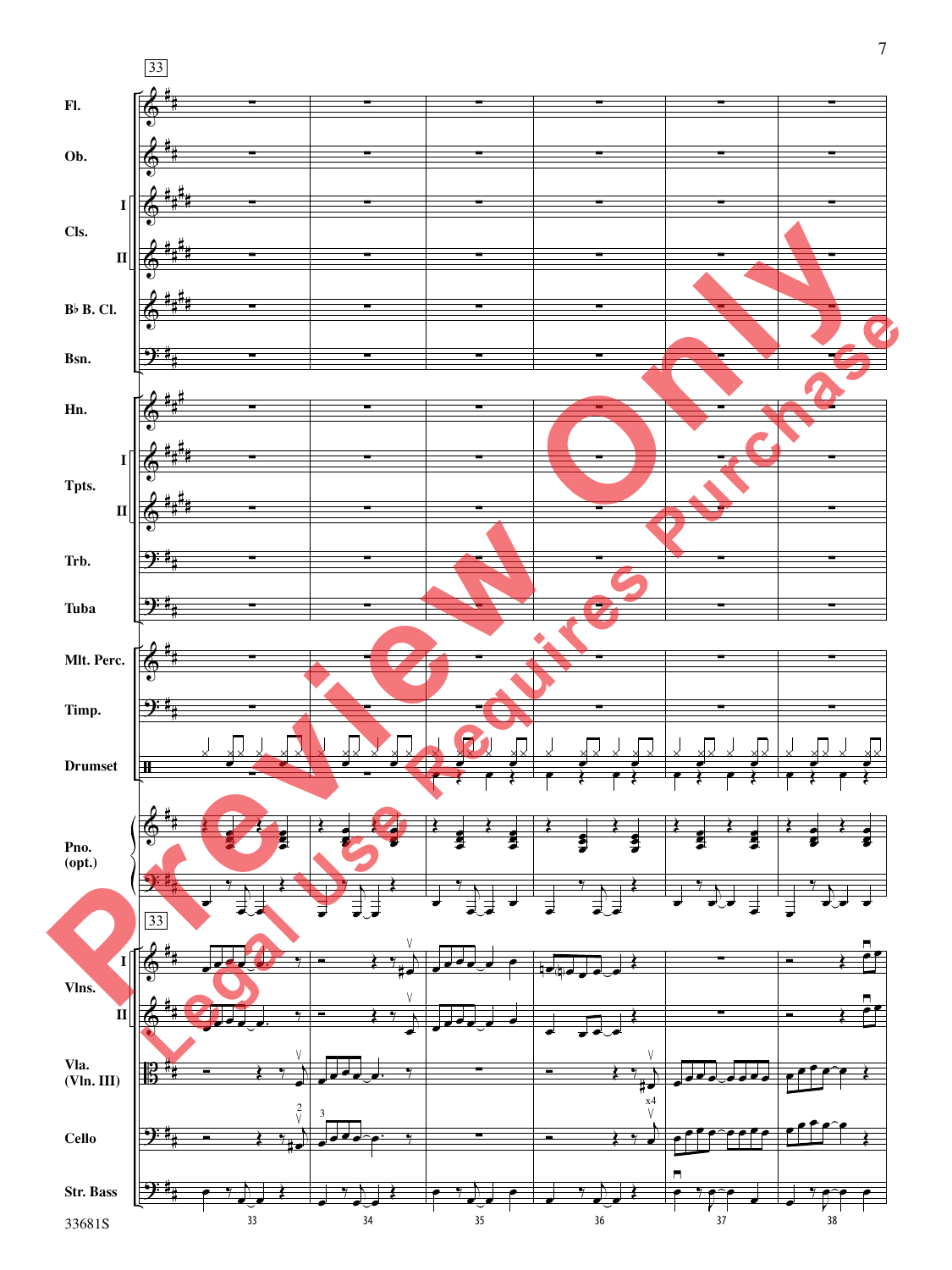

33681S

8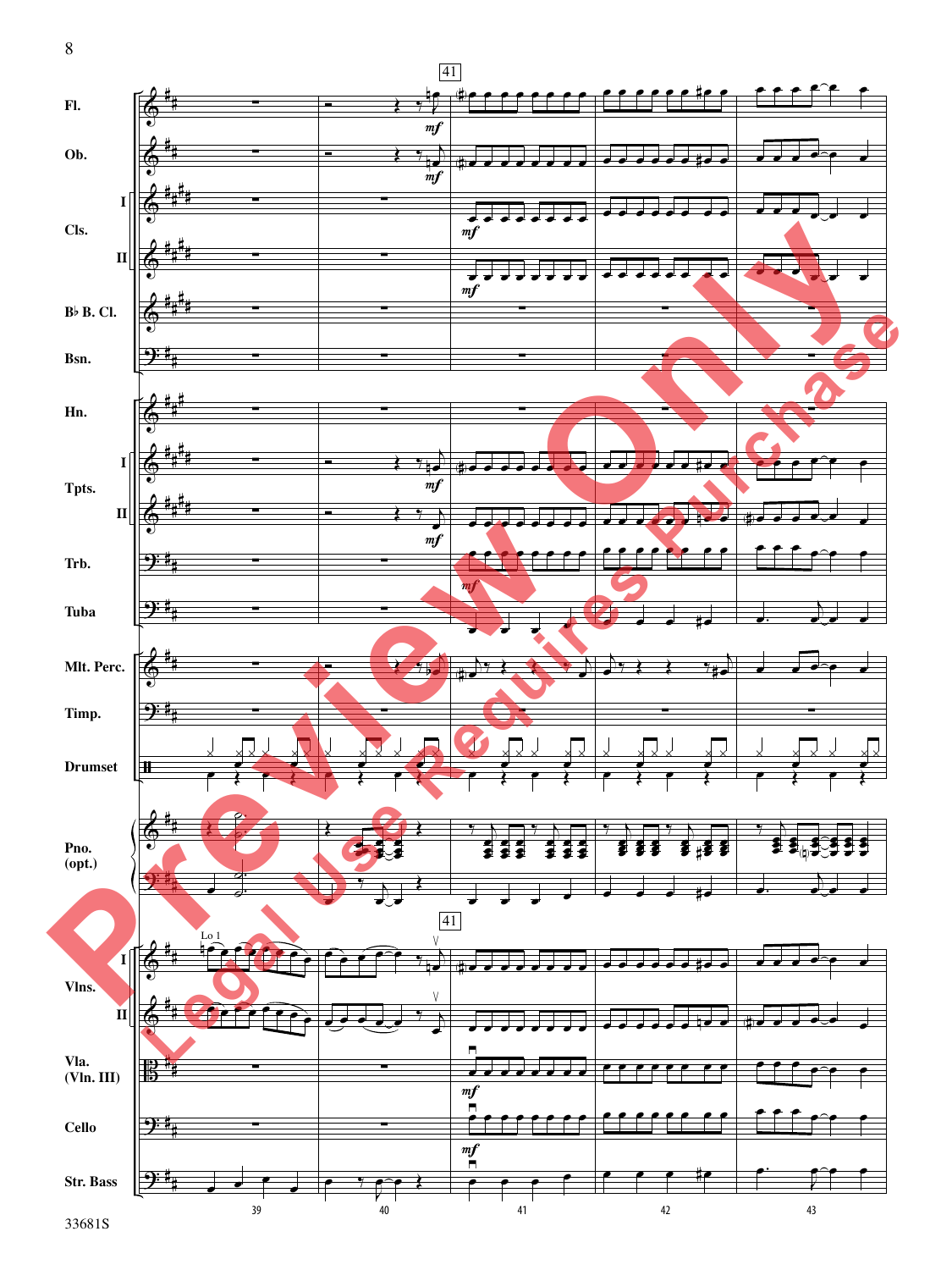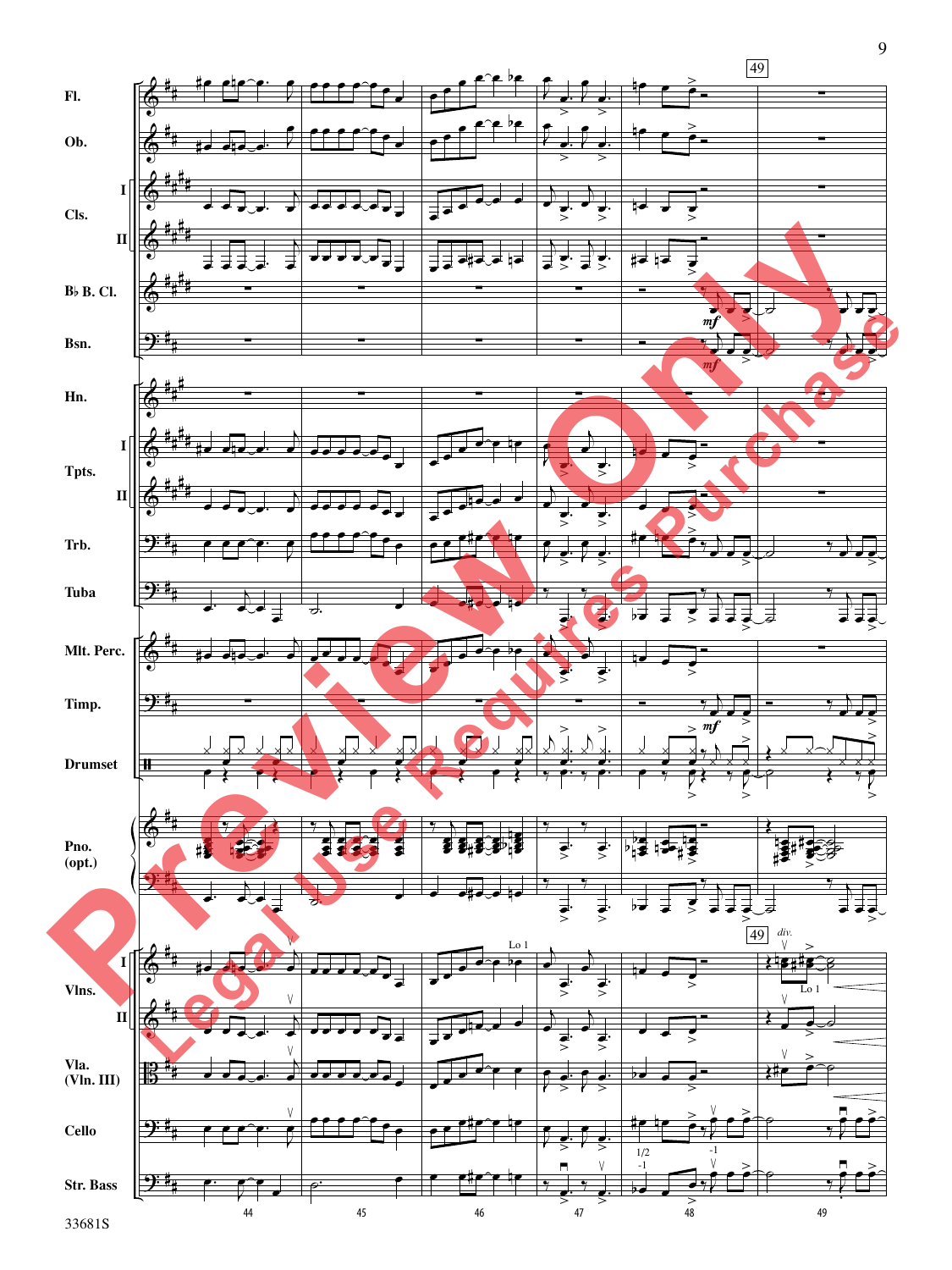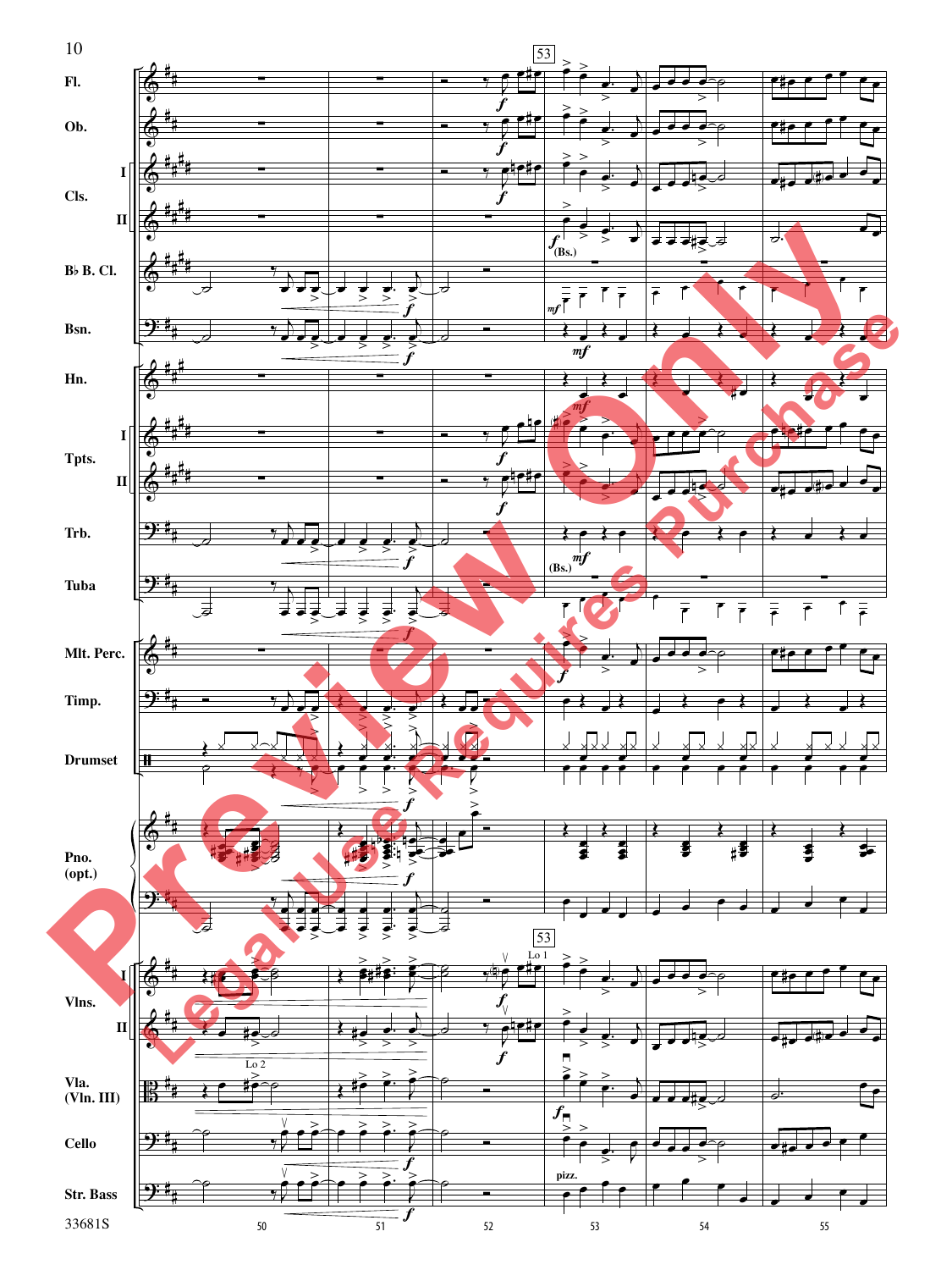

33681S